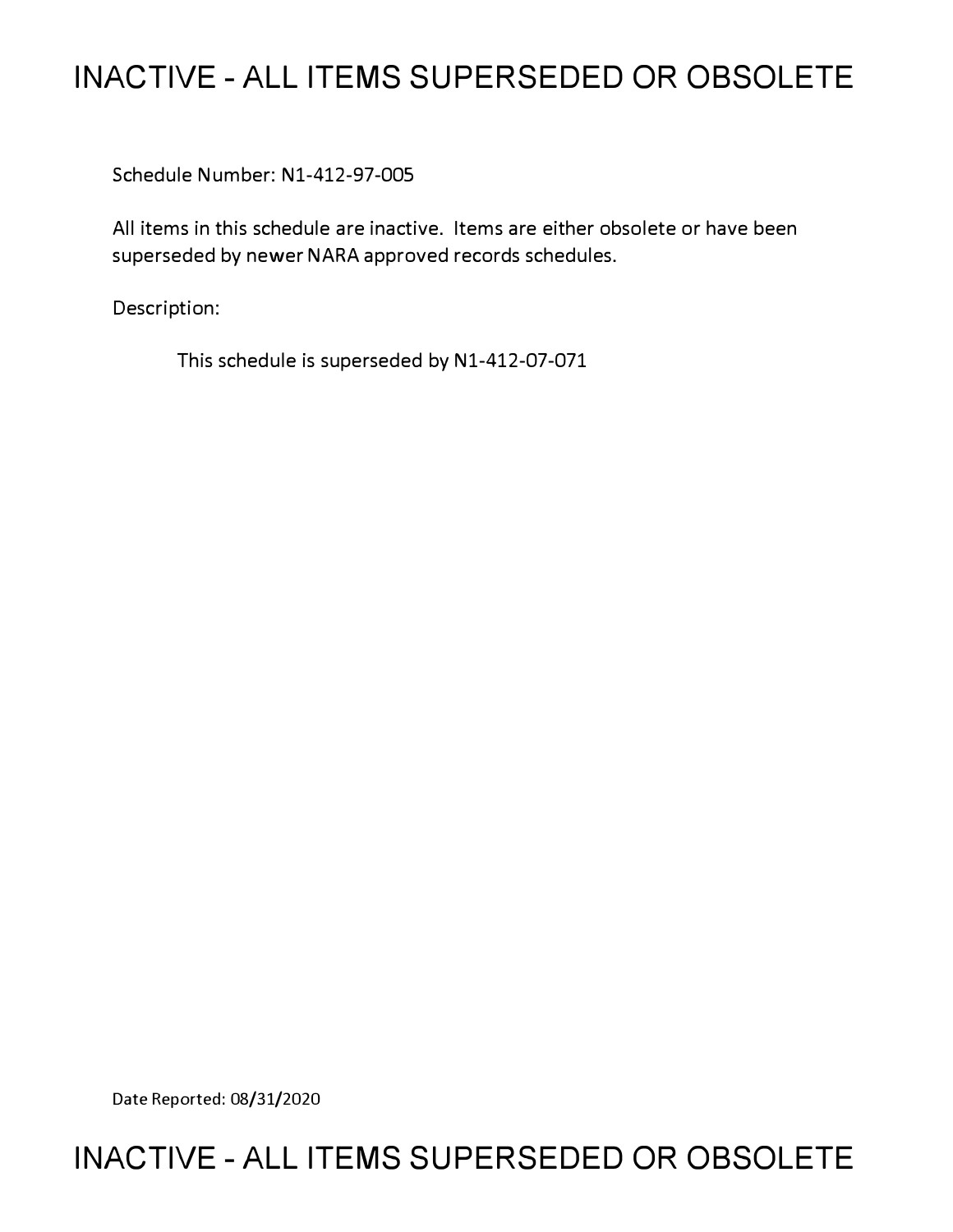| <b>REQUEST FOR RECORDS DISPOSITION AUTHORITY</b>                               |                                                                                                | <b>LEAVE BLANK (NARA use only)</b>                                                                                                                                                                                                                                                                                                                                                                                                                                                                                                                                 |  |
|--------------------------------------------------------------------------------|------------------------------------------------------------------------------------------------|--------------------------------------------------------------------------------------------------------------------------------------------------------------------------------------------------------------------------------------------------------------------------------------------------------------------------------------------------------------------------------------------------------------------------------------------------------------------------------------------------------------------------------------------------------------------|--|
|                                                                                |                                                                                                | <b>JOB NUMBER</b>                                                                                                                                                                                                                                                                                                                                                                                                                                                                                                                                                  |  |
| (See Instructions on reverse)<br>وبار                                          |                                                                                                | $101 - 412 - 97 - 5$                                                                                                                                                                                                                                                                                                                                                                                                                                                                                                                                               |  |
| TO: NATIONAL ARCHIVES and RECORDS ADMINISTRATION (NIR)<br>WASHINGTON, DC 20408 |                                                                                                | <b>DATE RECEIVED</b><br>$1 - 30 - 97$                                                                                                                                                                                                                                                                                                                                                                                                                                                                                                                              |  |
| U.S. Environmental Protection Agency                                           |                                                                                                | NOTIFICATION TO AGENCY                                                                                                                                                                                                                                                                                                                                                                                                                                                                                                                                             |  |
| 2. MAJOR SUBDIVISION<br>Various                                                |                                                                                                | In accordance with the provisions of 44<br>U.S.C. 3303a the disposition request,<br>including amendments, is approved except<br>for items that may be marked "disposition<br>not approved" or "withdrawn" in column 10.                                                                                                                                                                                                                                                                                                                                            |  |
| 3. MINOR SUBDIVISION                                                           |                                                                                                |                                                                                                                                                                                                                                                                                                                                                                                                                                                                                                                                                                    |  |
|                                                                                |                                                                                                | <b>DATE</b><br><b>ARCHIVIST OF THE UMTED STATES</b><br>$10 - 6 - 96$                                                                                                                                                                                                                                                                                                                                                                                                                                                                                               |  |
| <b>6. AGENCY CERTIFICATION</b><br>Agencies,                                    |                                                                                                |                                                                                                                                                                                                                                                                                                                                                                                                                                                                                                                                                                    |  |
| $\mathbf{X}$<br>is not required;                                               |                                                                                                | has been requested.                                                                                                                                                                                                                                                                                                                                                                                                                                                                                                                                                |  |
| / Michael L.Miller<br>1/3/97                                                   | <b>TITLE</b>                                                                                   | Agency Records Officer                                                                                                                                                                                                                                                                                                                                                                                                                                                                                                                                             |  |
|                                                                                |                                                                                                | 9. GRS OR<br>10. ACTION<br><b>SUPERSEDED</b><br><b>TAKEN (NARA</b><br><b>JOB CITATION</b><br>USE ONLY)                                                                                                                                                                                                                                                                                                                                                                                                                                                             |  |
| Agency-wide and Laboratory records.<br>499L                                    |                                                                                                |                                                                                                                                                                                                                                                                                                                                                                                                                                                                                                                                                                    |  |
| 115-109<br>NSN 7540-00-634-4064                                                |                                                                                                | STANDARD FORM 115 (REV. 3-91)                                                                                                                                                                                                                                                                                                                                                                                                                                                                                                                                      |  |
|                                                                                | 1. FROM (Agency or establishment)<br>4. NAME OF PERSON WITH WHOM TO CONFER<br>Rachel Vanwingen | <b>5. TELEPHONE</b><br>202-260-9709<br>I hereby certify that I am authorized to act for this agency in matters pertaining to the disposition of its records<br>and that the records proposed for disposal on the attached 5 page(s) are not now needed for the business<br>of this agency or will not be needed after the retention periods specified: and that written concurrence from<br>the Gen<br>is attached; or<br>SIGNATURE OF AGENCY REPRESENTATIVE<br>8. DESCRIPTION OF ITEM AND PROPOSED DISPOSITION<br>See attached EPA Records Schedules for selected |  |

the control of the control of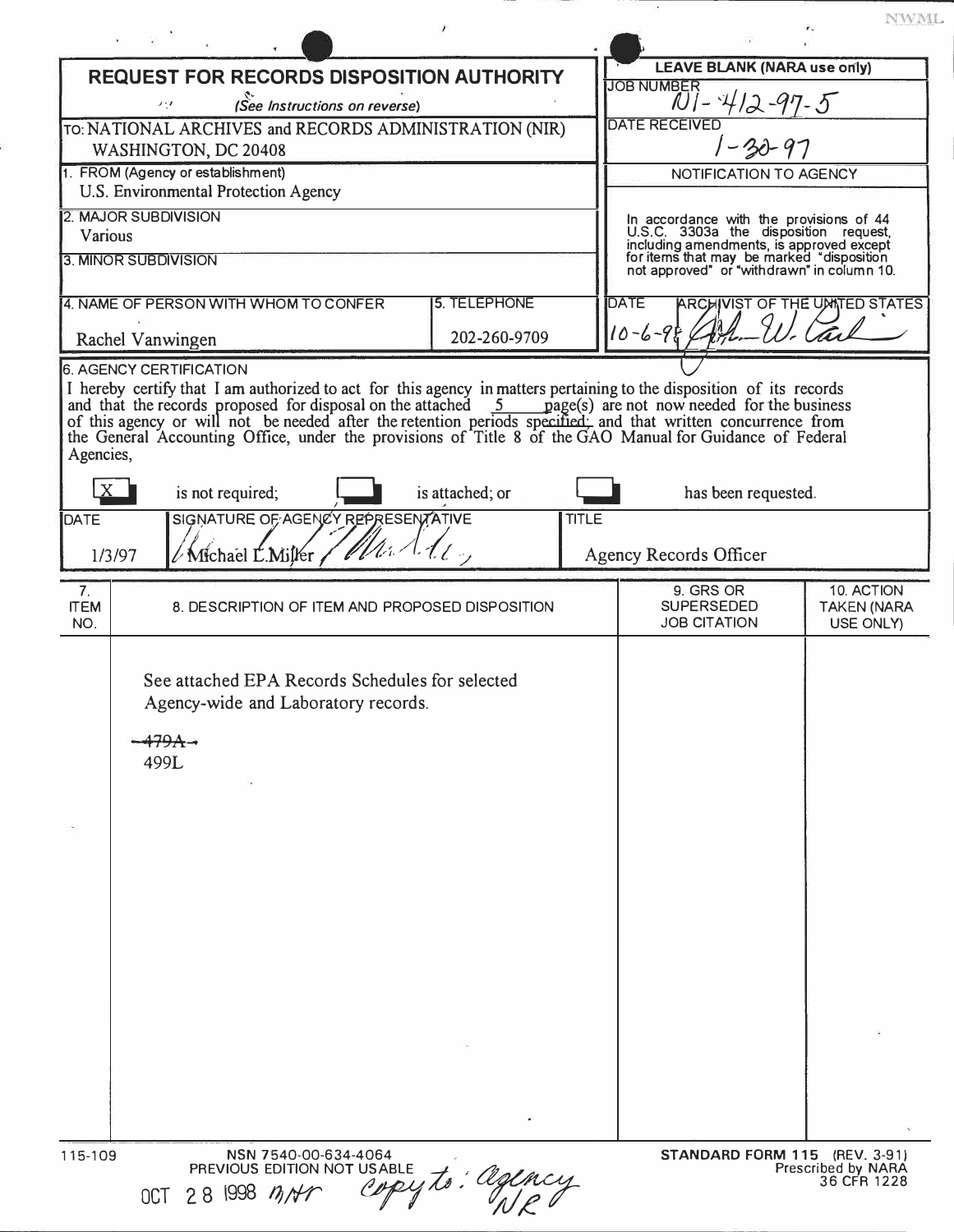# DRAFT OF 5/7/98

# U.S. EPA RECORDS CONTROL SCHEDULE

SERIES TITLE: Employee Occupational Exposure to Ionizing Radiation

PROGRAM: Research and Development Laboratories

EPA SERIES NO: 499L

AGENCY FILE CODE: RNDL 499

NARA SCHEDULE NO. N1-412-97-5

APPLICABILITY: AWBERC

# IDENTIFYING INFORMATION:

DESCRIPTION: Consists of documentation of EPA employee occupational exposure to ionizing radiation while using radioactive materials or radiation producing devices in research. Includes quarterly employee exposure reports, lists of approved radioactive isotope users, NRC correspondence, policies regarding handling of radiation, questionnaires, requisitions for radioactive materials and inventories of radioactive materials.

ARRANGEMENT: Arranged by year and thereunder alphabetically by employee.

| <b>TYPE OF RECORDS:</b> |  |
|-------------------------|--|
| Case files              |  |

SPECIFIC RESTRICTIONS: Privacy Act

**MEDIUM:** Paper

VITAL RECORD: No

FUNCTIONS SUPPORTED, Program management and program operations

SPECIFIC LEGAL REQUIREMENTS: 10 CFR 20, part 2106

P.2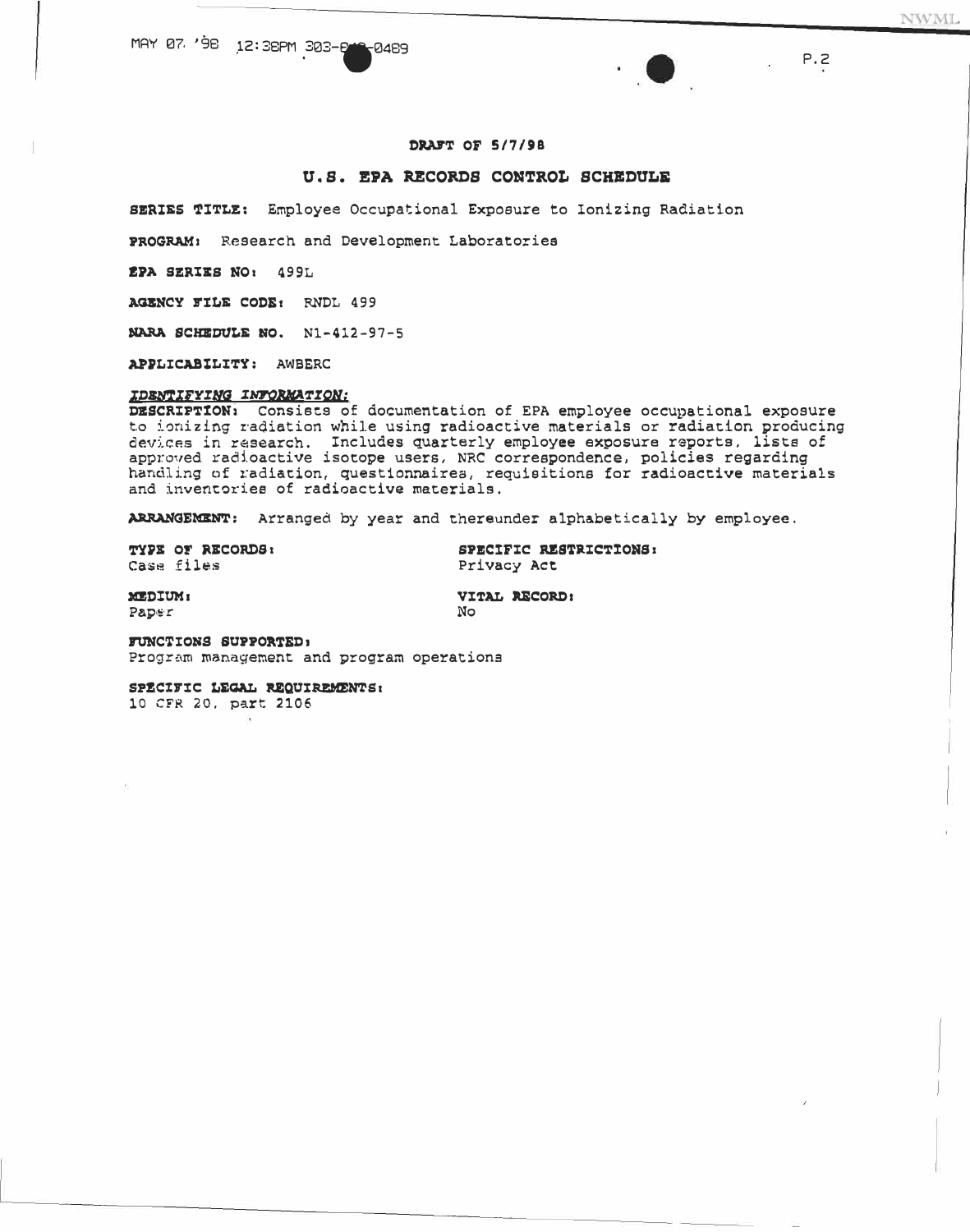MAY 07, '98 12:38PM 303-84 -0489

#### *IPA SIRIES NO. 499L*

DISPOSITION INFORMATION: **FINAL DISPOSITION:** 

Disposable

TRANSFER TO FRC PERMITTED: No

FILE BREAK INSTRUCTIONS: Break file at expiration or termination of license.

DISPOSITION INSTRUCTIONS: Destroy 75 years after file break.

## APPLICATION GUIDANCE:

REASONS FOR DISPOSITION: The Nuclear Regulatory Commission (NRC) which grants licenses to organizations to use radioactive material in research requires that licensees retain employee exposure reports until the commission terminates each pertinent license. The retention is sufficient to cover the possibility of claims by exposed individuals.

AGENCY-WIDE GUIDANCE: Occupational Injury and Illness Files for the Safety program are scheduled as EPA 583A and Personal Injury Files are covered in GRS  $1/31.$ 

PROGRAM OFFICE GUIDANCE/DESCRIPTIVE INFORMATION:

| CUSTODIAL INFORMATION:<br>CONTROLLING UNIT:              | CONTACT POINT:                                                           |  |  |
|----------------------------------------------------------|--------------------------------------------------------------------------|--|--|
| Name: ORD                                                | Name: Kathy Lautenschlegar                                               |  |  |
| Location: Cincinnati                                     | Mail Code:                                                               |  |  |
| Inclusive Dates: 1977-                                   | <b>Telephone: 513-569-7969</b>                                           |  |  |
|                                                          | Volume on Hand (Feet): 2 cu. ft. Office: National Exposure Research Lab. |  |  |
| Annual Accumulation: .5 cu. ft.<br>(feet or inches)      | Room:                                                                    |  |  |
| CONTROL INFORMATION<br>RELATED ITEMS: GRS 1/31, EPA 583A |                                                                          |  |  |
| PREVIOUSLY APPROVED BY                                   |                                                                          |  |  |

**NARA SCHEDULE NOS:** 

| Approval        | Approval  | <b>Entry</b> | Last     |
|-----------------|-----------|--------------|----------|
| <b>Date EPA</b> | Date NARA | Date         | Modified |
| 1/6/97          |           | 2/22/95      | 5/7/98   |

Ň.

 $P.S$ 

NWML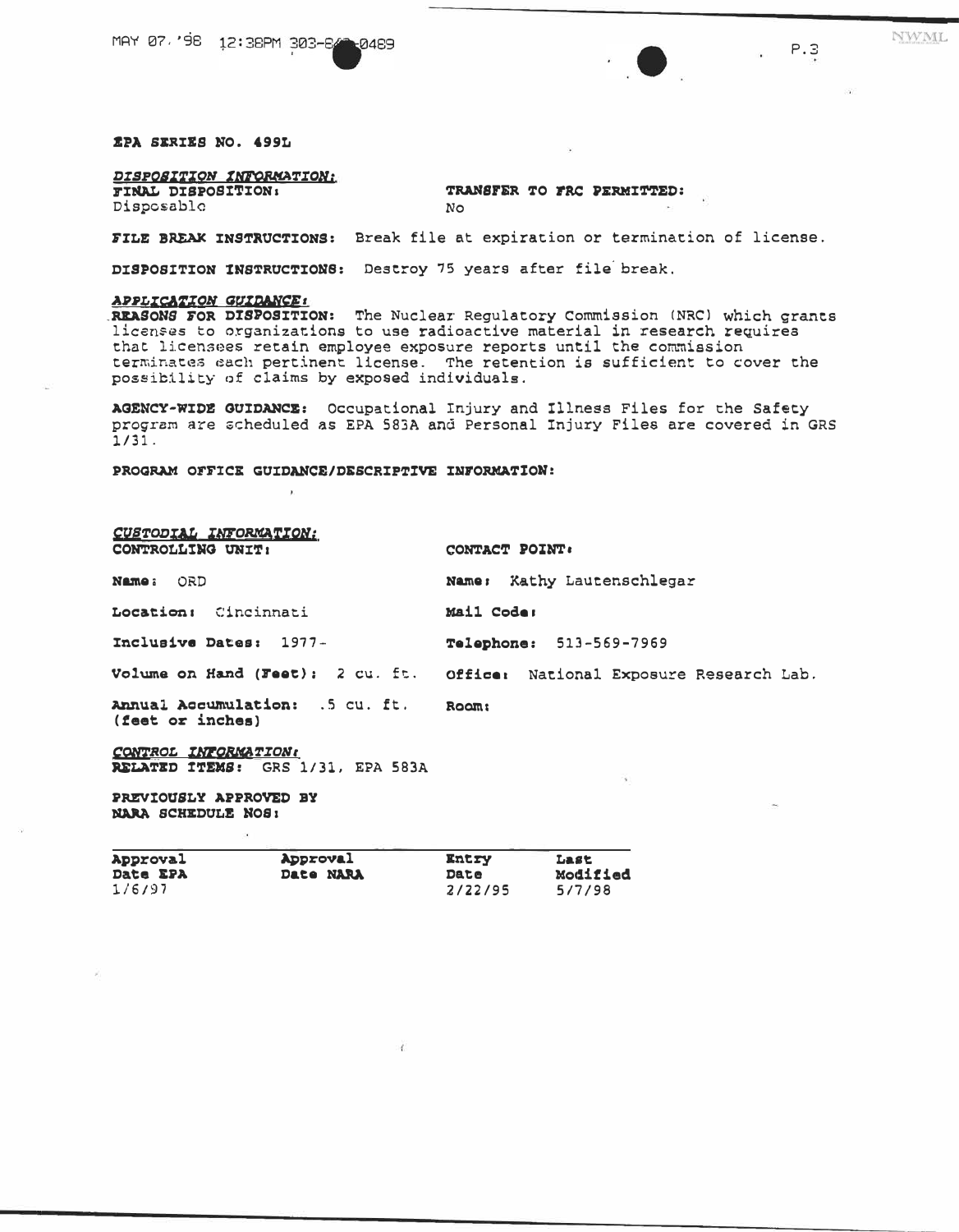*�ERIES NO. 499L* 

*DISPOSITION INFORMATION:* 

Disposable

 $\Delta$ 

**TRANSFER TO FRC PERMITTED:** Yes

FILE BREAK INSTRUCTIONS: Break file after 4 years, then send material to onsite records\management storage.

**DISPOSITION INS�RUCTIONS:** Retire to FRC when 20 years old. Destroy records upon termination\of related Nuclear Regulatory Commission (NRC) license, plus<br>72 years.

# 72 years.<br>**APPLICATION GUIDANCE:**

**REASONS FOR DISPOSITIG�:** The Nuclear Regulatory Commission (NRC) which grants licenses to organizations to use radioactive material in research requires that licensees retain employee exposure reports until the commission terminates each pertinent\license. The retention is sufficient to cover the possibility of claims by exposed individuals.

**AGENCY-WIDE GUIDANCE:** Occup�tional Injury and Illness Files for the Safety program are scheduled as EPA 583A and Personal Injury Files are covered in GRS 1/31. 1/31.<br>PROGRAM OFFICE GUIDANCE**/DESCRIPTIVE** eINFORMATION:

|                                                           | $\rightarrow \lambda$                                          |  |  |  |
|-----------------------------------------------------------|----------------------------------------------------------------|--|--|--|
| Approval<br>Approval<br>Date NARA<br>Date EPA             | Entry<br>Last<br>Modified<br><b>Date</b><br>2/22/95<br>5/15/97 |  |  |  |
| PREVIOUSLY APPROVED BY<br><b>NARA SCHEDULE NOS:</b>       |                                                                |  |  |  |
| CONTROL INFORMATION:<br>RELATED ITEMS: GRS 1/31, EPA 583A |                                                                |  |  |  |
| Annual Accumulation: 5 cu. ft.<br>(feet or inches)        | Room:                                                          |  |  |  |
| Volume on Hand (Feet): 2 cu. ft. Office:                  | National Exposure Research Lab.                                |  |  |  |
| Inclusive Dates: 1977-                                    | $513 - 569 - 7969$<br><b>Telephone:</b>                        |  |  |  |
| Location: Cincinnati                                      | Mail Code:                                                     |  |  |  |
| - ORD<br>Name:                                            | Kathy Lautenschlegar<br>Name:                                  |  |  |  |
| CUSTODIAL INFORMATION:<br>CONTROLLING UNIT:               | CONTACT POINT:<br>e                                            |  |  |  |
|                                                           |                                                                |  |  |  |

**NWML**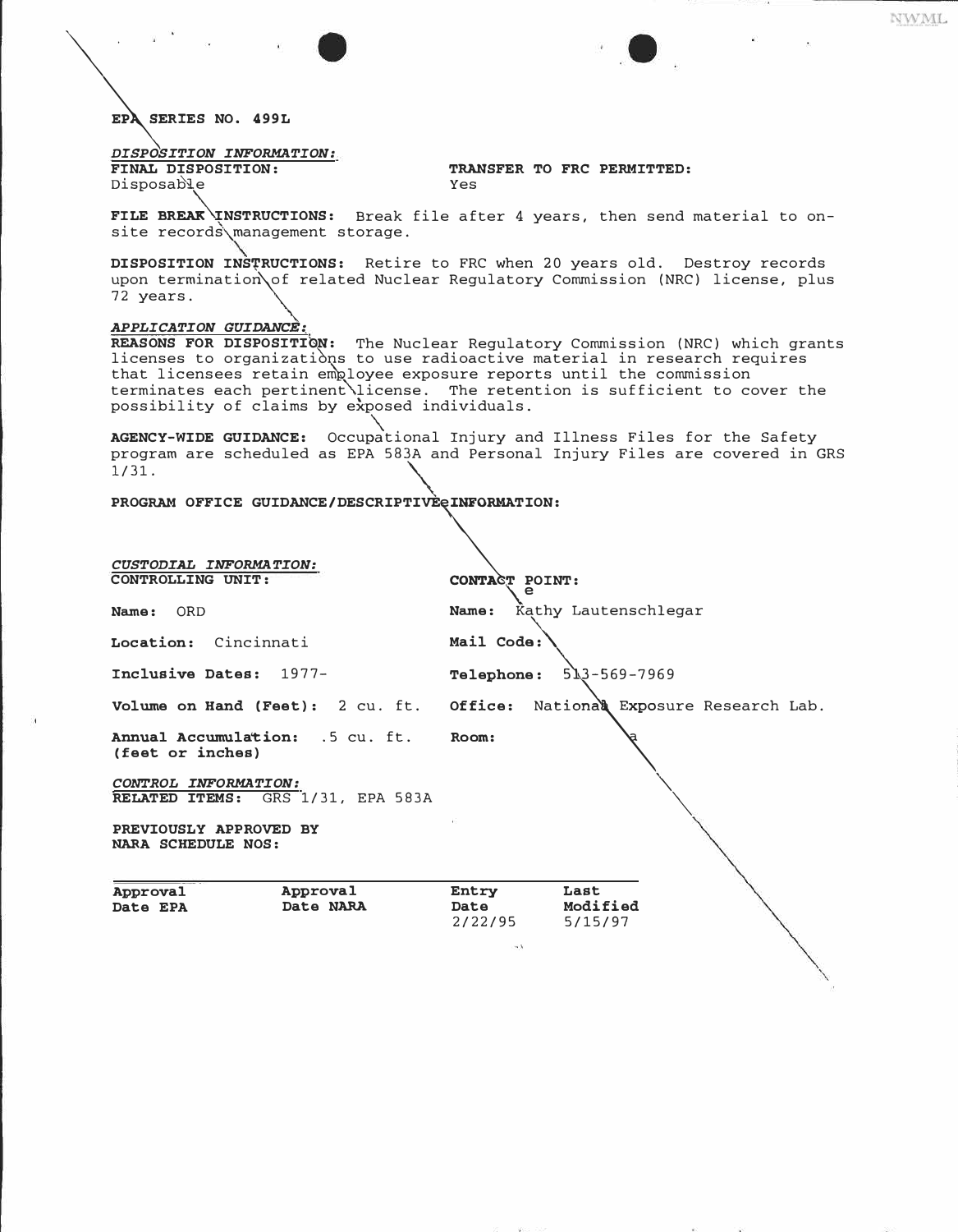# **DRAFT OF 5/15/97**

# **U.S. EPA RECORDS CONTROL SCHEDULE**

**SERIES TITLE:** Employee Occupational Exposure to Ionizing Radiation

**PROGRAM:,** Research and Development Laboratories

EPA SERIES<sup>\*</sup>NO: 499L

**NARA SCHEDULE NO. N1-412-97-5** 

**APPLICABILITY:** '\WBERC

### IDENTIFYING INFORMATION:

and inventories of radioactive materials.<br>-**DESCRIPTION:** Consists,of documentation of EPA employee occupational exposure to ionizing radiation whlle using radioactive materials or radiation producing devices in research. Includes quarterly employee exposure reports, lists of approved radioactive isotope users, NRC correspondence, policies regarding handling of radiation, quest\onnaires, requisitions for radioactive materials

ARRANGEMENT: Arranged by year and thereunder alphabetically by employee.

**TYPE OF RECORDS:**  $\begin{array}{ccc}\n\bullet & \bullet & \bullet \\
\bullet & \bullet & \bullet \\
\bullet & \bullet & \bullet\n\end{array}$ <br>  $\begin{array}{ccc}\n\bullet & \bullet & \bullet \\
\bullet & \bullet & \bullet \\
\bullet & \bullet & \bullet\n\end{array}$ Privacy Act

**MEDIUM: VITAL RECORD: Paper No** Paper No

**FUNCTIONS SUPPORTED:**  Program management and program operations

**SPECIFIC LEGAL REQUIREMENTS:** 10 CFR 20, part 2106

and the first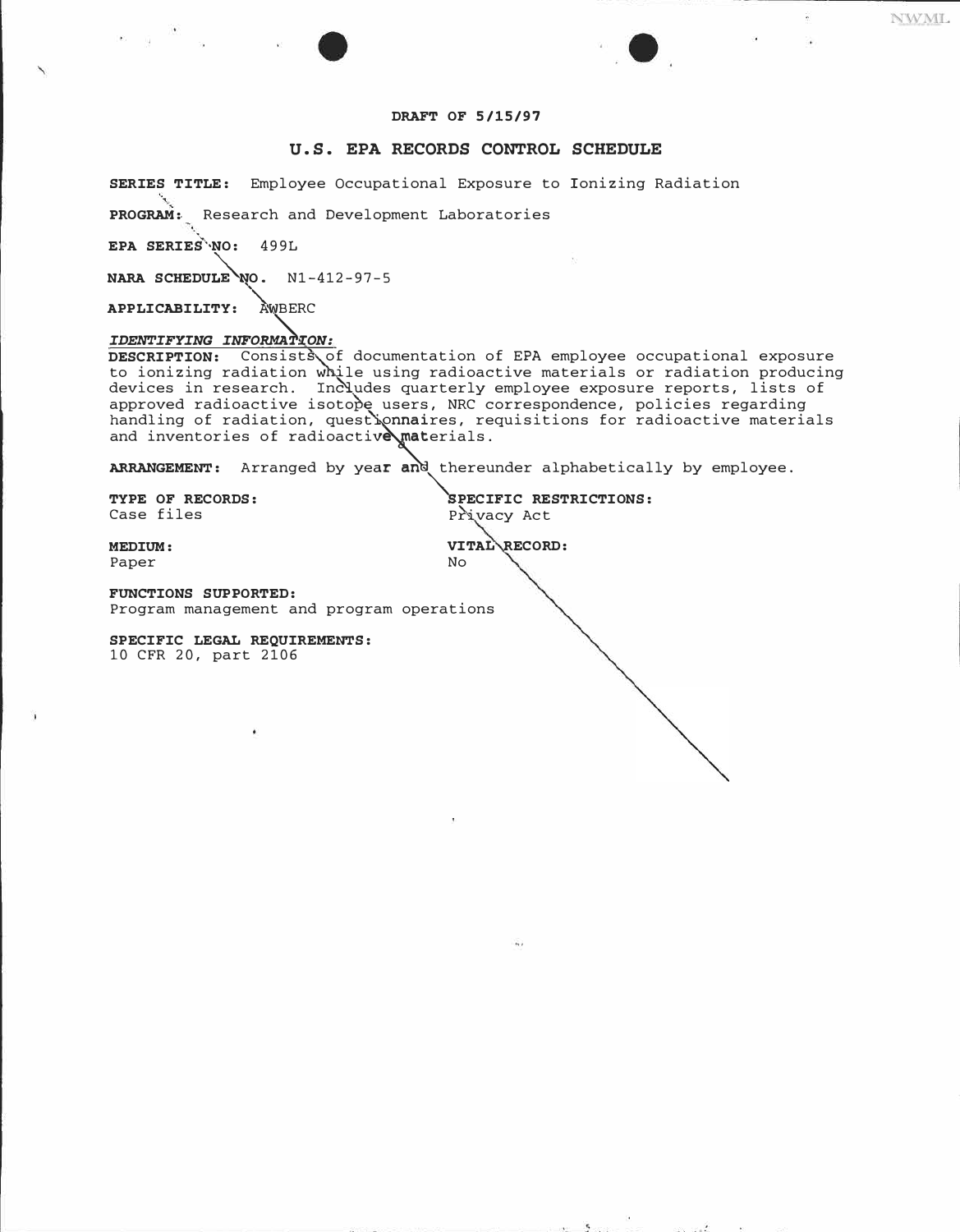# **DRAFT OF 5/23/95**

# **O.S. EPA RECORDS CONTROL SCHEDULE,**

SERIES TITLE: Employee Occupational Exposure to Ionizing Radiation

PROGRAM: Research and Development Laboratories

·•

EPA SERIES NO: 499L

NARA SCHEDULE NO. Pending

APPLICABILITY: AWBERC

# **IDENTIFYING INFORMATION:**

Consists of documentation of EPA employee occupational exposure to ionizing radiation while using radioactive materials or radiation producing devices in research. Includes quarterly employee exposure reports, lists of approved radioactive isotope users, NRC correspondence, policies regarding handling of radiation, question aires, requisitions for radioactive materials and inventories of radioactive materials.

ARRANGEMENT: Arranged by year and thereunder alphabetically by employee.

**TYPE OF RECORDS:**  case files

SPECIFIC RESTRICTIONS: Privacy Act

NWML

Paper, No. 2016. In the Mo

**MEDIUM:** VITAL RECORD:<br>Paper No

**FUNCTIONS SUPPORTED:**  Program management and program operations

**SPECIFIC LEGAL REQUIREMENTS:** 10 CFR 20, part 2106